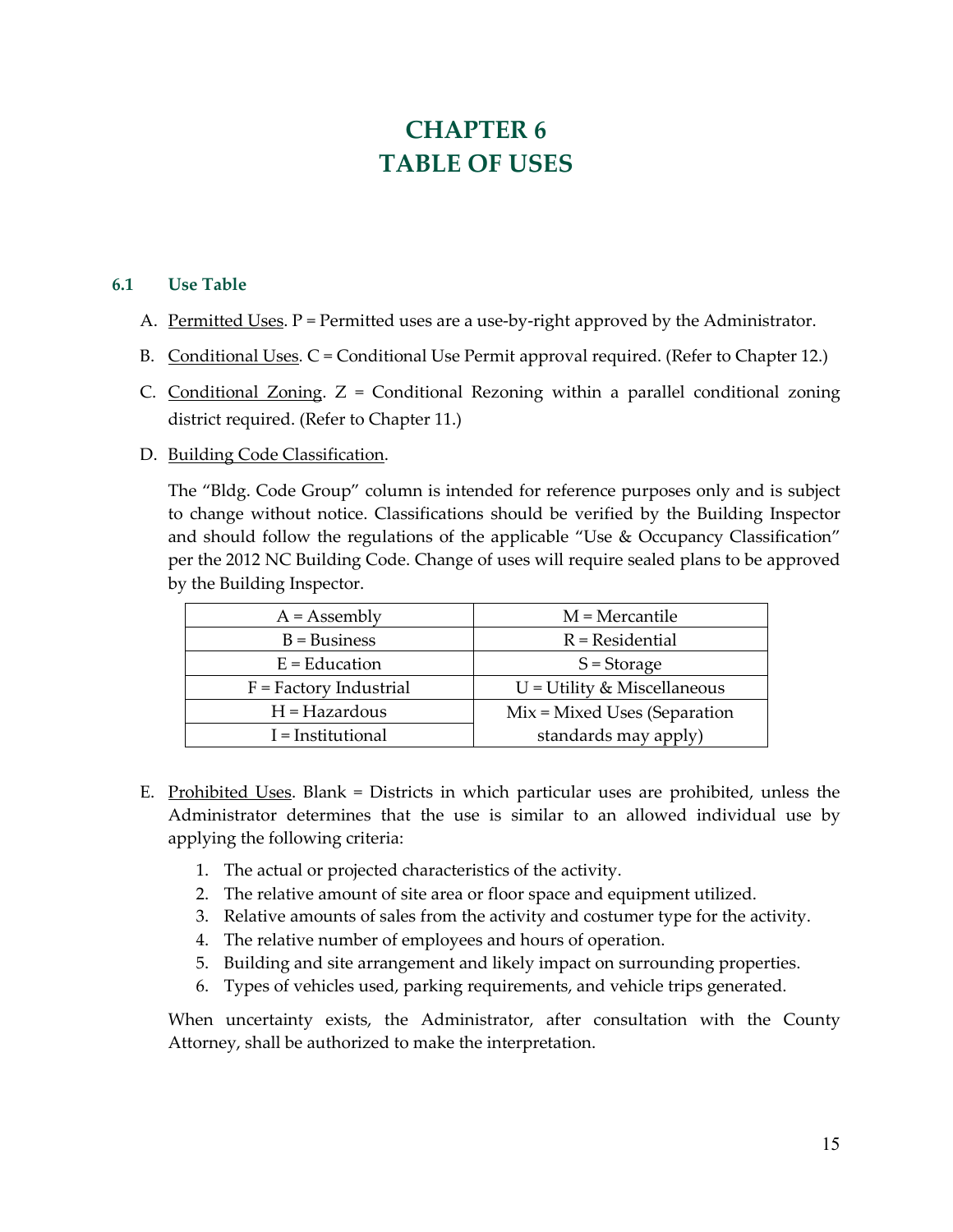| <b>ACCESSORY USES &amp;</b><br><b>ACCESSORY BUILDINGS</b> | $\overline{20}$<br>$\approx$ | =<br>≃ | $\sim$<br>≃ | <b>LO</b><br>≃ | T Fil |   | ш<br>≃ | $\frac{1}{2}$<br>≃ | ≃ | $\sim$ | <b>SP</b> | $\blacksquare$<br>ه | $\mathbf{N}$<br>P |   | Specific<br>Use<br><b>Standards</b> | Bldg.<br>Code<br>Group |
|-----------------------------------------------------------|------------------------------|--------|-------------|----------------|-------|---|--------|--------------------|---|--------|-----------|---------------------|-------------------|---|-------------------------------------|------------------------|
| Accessory Uses & Buildings                                | D                            | P      | D           | D              | D     | D | D      | D                  | P | D      | D         | $\mathbf{D}$        | D                 | D | 8.1                                 | R, S, U                |

| <b>AGRICULTURAL USES</b>                                   | 20<br>≃ | ≃            | ≃            | L۵<br>$\sim$ | Ū                                                                                              | ျှ           | 띦            | -USB<br>≃    | $\mathbf{E}$ | ں<br>ط       | 몡 | $\mathbf{E}$ | $B-2$ |   | Specific<br><b>Use</b><br><b>Standards</b> | Bldg.<br>Code<br>Group |
|------------------------------------------------------------|---------|--------------|--------------|--------------|------------------------------------------------------------------------------------------------|--------------|--------------|--------------|--------------|--------------|---|--------------|-------|---|--------------------------------------------|------------------------|
| Agricultural Uses and Buildings (Not a Bona Fide)<br>Farm) | D       | $\mathbf{P}$ | $\mathbf{P}$ | P            | P                                                                                              | $\mathbf{P}$ | $\mathbf{P}$ | $\mathbf{P}$ | P            | $\mathbb{P}$ | P | $\mathbf{P}$ | P     | D | 8.2                                        |                        |
| Bona Fide Farm                                             |         |              |              |              | "Bona Fide Farm" exemption status is obtained<br>through the Moore County Planning Department. |              |              |              |              |              |   |              |       |   | 8.3                                        | S, U                   |

| <b>RESIDENTIAL USES</b>                                        | <b>RA-20</b>                   | <b>RA-40</b> | $RA-2$       | $RA-5$         | GCSL         | <b>GCWL</b>  | <u>El</u>    | <b>RA-USB</b> | $\underline{\mathbf{A}}$ | $P-C$                                       | $\mathbb{Z}$ | E1             | $B-2$        | Ī | Specific<br><b>Use</b><br><b>Standards</b> | Bldg.<br>Code<br>Group |
|----------------------------------------------------------------|--------------------------------|--------------|--------------|----------------|--------------|--------------|--------------|---------------|--------------------------|---------------------------------------------|--------------|----------------|--------------|---|--------------------------------------------|------------------------|
|                                                                | <b>SINGLE FAMILY HOUSEHOLD</b> |              |              |                |              |              |              |               |                          |                                             |              |                |              |   |                                            |                        |
| Accessory Dwelling Located within Stick Built<br>Dwelling      | $\mathbf{P}$                   | $\mathbf{P}$ | $\mathbf{P}$ | $\mathbf{P}$   |              |              | $\mathbf{P}$ | $\mathbf{P}$  | $\mathbf{P}$             |                                             |              |                |              |   | 8.4                                        | $\mathbb{R}$           |
| Accessory Dwelling Located within Non-<br>Residential Building |                                |              |              |                |              |              |              |               |                          |                                             | P            | $\mathbf P$    | $\mathbf{P}$ |   | 8.5                                        | Mix                    |
| Accessory Manufactured Home                                    | $\mathbf{P}$                   | $\mathbf{P}$ | $\mathbf{P}$ | $\overline{P}$ |              |              | P            | $\mathbf{P}$  | $\mathbf{P}$             |                                             |              |                |              |   | 8.6                                        | $\mathbb{R}$           |
| <b>Accessory Stick Built Dwellings</b>                         | $\mathbf{P}$                   | $\mathbf{P}$ | $\mathbf{P}$ | $\mathbf{P}$   |              |              | $\mathbf{P}$ | $\mathbf{P}$  | $\mathbf{P}$             |                                             |              |                |              |   | 8.7                                        | $\mathbb{R}$           |
| Dwellings, Single Family                                       | $\mathbf{P}$                   | $\mathbf{P}$ | $\mathbf{P}$ | $\mathbf{P}$   | $\mathbf{P}$ | $\mathbf{P}$ | $\mathbf{P}$ | $\mathbf{P}$  | $\mathbf{P}$             |                                             |              |                |              |   | 8.8                                        | $R-3$                  |
| Dwellings, Duplexes                                            | $\mathbf{P}$                   | $\mathbf{P}$ |              |                |              | $\mathbf{P}$ | $\mathbf{P}$ |               |                          |                                             |              |                |              |   | 8.9                                        | $R-3$                  |
| Family Care Home (6 or less)                                   | $\mathbf{P}$                   | $\mathbf{P}$ | $\mathbf{P}$ | $\mathbf{P}$   | $\mathbf{P}$ | $\mathbf{P}$ | $\mathbf{P}$ | $\mathbf{P}$  | $\mathbf{P}$             |                                             |              |                |              |   | 8.10                                       | I, R                   |
| Home Occupation, Level 1                                       | P                              | $\mathbf{P}$ | $\mathbf{P}$ | $\mathbf{P}$   | $\mathbf{P}$ | $\mathbf{P}$ | $\mathbf{P}$ | P             | P                        |                                             |              |                |              |   | 8.11                                       | $\mathbb{R}$           |
| Home Occupation, Level 2                                       |                                |              | Z            | Z              |              |              | Z            |               | Z                        |                                             |              |                |              |   | 8.12                                       | $\mathbb{R}$           |
| Manufactured Home                                              | $\mathbf{P}$                   | $\mathbf{P}$ | $\mathbf{P}$ | $\mathbf{P}$   |              |              | $\mathbf{P}$ | $\mathbf{P}$  | $\mathbf{P}$             |                                             |              |                |              |   | 8.13                                       | $R-3$                  |
| Manufactured Home Park                                         |                                |              |              |                |              |              |              |               | Z                        |                                             |              |                |              |   | 8.14                                       | Mix                    |
| Personal Workshop / Storage Building                           | $\mathbf{P}$                   | $\mathbf{P}$ | $\mathbf{P}$ | $\mathbf{P}$   |              |              | $\mathbf{P}$ | $\mathbf{P}$  | $\mathbf{P}$             |                                             |              |                |              |   | 8.15                                       | R, S                   |
| Planned Unit Development - Mixed Use                           |                                |              |              |                |              |              |              |               |                          | Conditional Rezoning to PUD-CZ is required. |              |                |              |   | 8.16                                       | Mix                    |
|                                                                | <b>MULTIFAMILY RESIDENTIAL</b> |              |              |                |              |              |              |               |                          |                                             |              |                |              |   |                                            |                        |
| <b>Group Care Facility</b>                                     |                                |              |              |                |              |              |              |               | Z                        |                                             |              | $\overline{C}$ | $\mathbf{P}$ |   | 8.17                                       | I.R                    |
| Multifamily Dwellings (3 or more units per lot)                |                                |              |              |                |              |              |              |               |                          | Conditional Rezoning to MF-CZ is required.  |              |                |              |   | 8.18                                       | $R-2$                  |
| Nursing Home                                                   | $\mathsf{C}$                   | C            | $\mathsf{C}$ | C              |              |              |              |               | C                        |                                             |              | $\mathbf{P}$   | P            |   | 8.19                                       | B, I                   |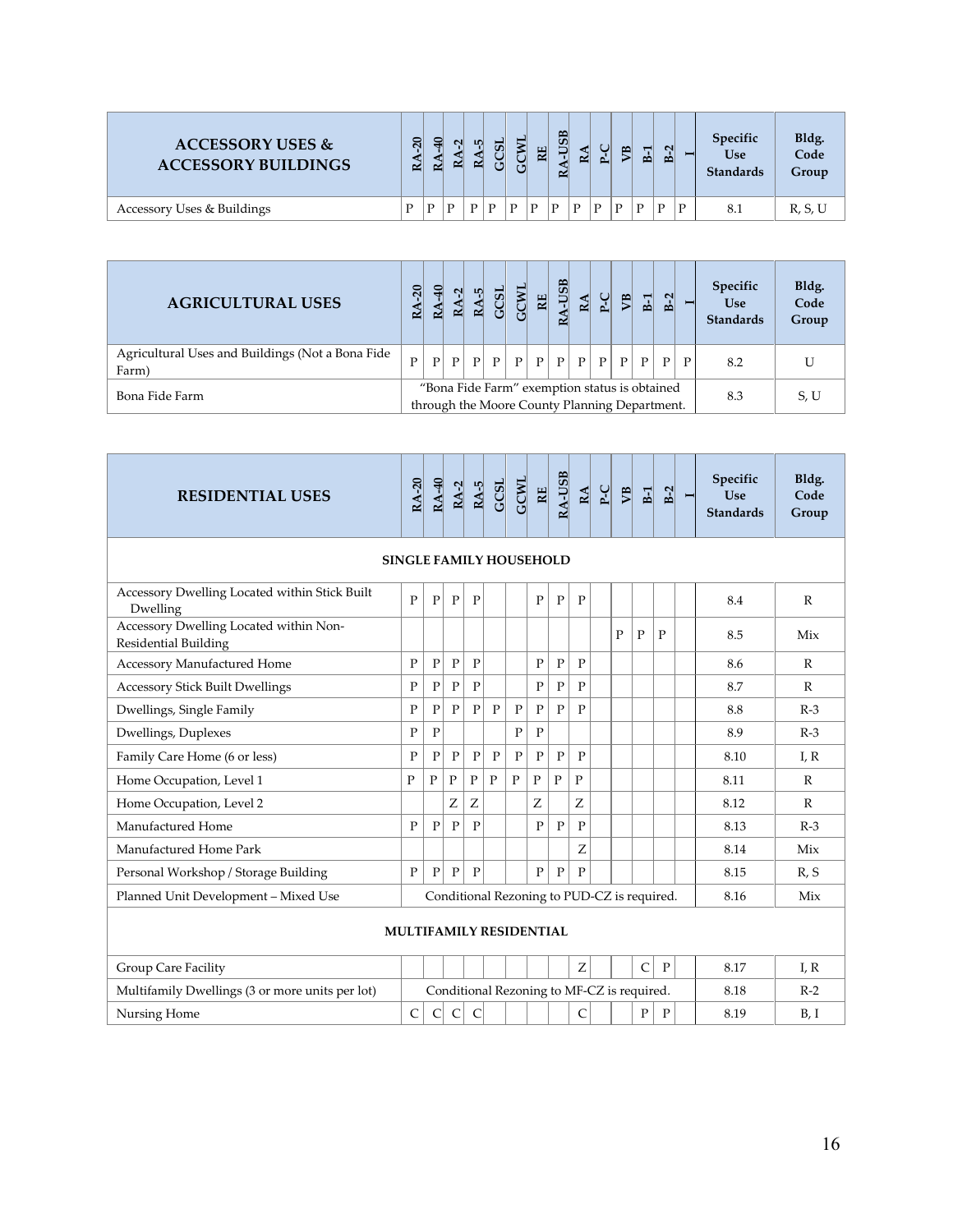| <b>COMMERCIAL USES</b>                     | <b>RA-20</b>                          | <b>RA-40</b> | $RA-2$ | $RA-5$ | GCSL                   | <b>GCWL</b>  | $\overline{\text{RE}}$ | RA-USB           | $\underline{\mathbf{RA}}$ | $P-C$ | $\mathbb{Z}$ | $B-1$        | $B-2$        | $\blacksquare$ | Specific<br>Use<br><b>Standards</b> | Bldg.<br>Code<br>Group |
|--------------------------------------------|---------------------------------------|--------------|--------|--------|------------------------|--------------|------------------------|------------------|---------------------------|-------|--------------|--------------|--------------|----------------|-------------------------------------|------------------------|
|                                            |                                       |              |        |        | <b>ANIMAL SERVICES</b> |              |                        |                  |                           |       |              |              |              |                |                                     |                        |
| Animal Shelter                             |                                       |              |        |        |                        |              |                        |                  | Ζ                         |       |              |              |              | ${\bf P}$      | 8.20                                | B                      |
| Animal Training Facility, Military         |                                       |              |        |        |                        |              |                        |                  | Z                         |       |              |              |              | ${\bf P}$      | 8.21                                | B                      |
| Kennels, Overnight                         |                                       |              |        |        |                        |              |                        |                  | Ζ                         |       |              | Z            | Ζ            | ${\bf P}$      | 8.22                                | B                      |
| Pet Day Care, Grooming, Obedience Training |                                       |              |        |        |                        |              |                        |                  | Z                         |       | $\mathbf P$  | $\mathbf P$  | ${\bf P}$    |                | 8.23                                | B                      |
| Veterinary Clinic                          |                                       |              |        |        |                        |              | $\mathbf{P}$           |                  | Z                         |       | ${\bf P}$    | ${\bf P}$    | ${\bf P}$    |                | 8.24                                | B                      |
|                                            | <b>OFFICES &amp; GENERAL SERVICES</b> |              |        |        |                        |              |                        |                  |                           |       |              |              |              |                |                                     |                        |
| Automatic Teller Machine (ATM)             |                                       |              |        |        |                        |              |                        |                  |                           |       | ${\bf P}$    | $\rm P$      | $\mathbf P$  | $\mathbf{P}$   | 8.25                                | U                      |
| Beauty / Barber Shop / Nail Salon          |                                       |              |        |        |                        | $\mathbf{P}$ |                        |                  |                           |       | $\mathbf{P}$ | $\mathbf{P}$ | $\mathbf{P}$ |                | 8.26                                | B                      |
| Bed and Breakfast                          | Ζ                                     | Z            | Z      | Z      |                        |              |                        | $\boldsymbol{Z}$ | Ζ                         |       |              |              |              |                | 8.27                                |                        |
| Dry Cleaning and Laundromat                |                                       |              |        |        |                        | $\mathbf{P}$ |                        |                  |                           |       | $\mathbf{P}$ | $\mathbf{P}$ | $\mathbf P$  | $\mathbf{P}$   | 8.28                                | B                      |
| <b>Equestrian Cottage</b>                  |                                       |              |        |        |                        |              | Z                      |                  |                           |       |              |              |              |                | 8.29                                |                        |
| Hotel and Motel                            |                                       |              |        |        |                        |              |                        |                  |                           |       |              |              | $\mathbf P$  |                | 8.30                                | $R-1$                  |
| Office                                     |                                       |              |        |        |                        |              |                        |                  |                           |       | ${\bf P}$    | ${\bf P}$    | $\mathbf P$  | ${\bf P}$      | 8.31                                | B                      |
| Small Appliance Repair Shop                |                                       |              |        |        |                        |              |                        |                  |                           |       | $\mathbf P$  | $\rm P$      | $\mathbf P$  | $\mathbf P$    | 8.32                                | B                      |
| Trade Contractor Office and Workshop       |                                       |              |        |        |                        |              |                        |                  |                           |       | ${\bf P}$    | Z            | ${\bf P}$    | ${\bf P}$      | 8.33                                | B, S                   |
| <b>COMMERCIAL USES</b>                     | <b>RA-20</b>                          | <b>RA-40</b> | $RA-2$ | $RA-5$ | GCSL                   | <b>GCWL</b>  | $R_{\rm E}$            | RA-USB           | $\underline{\mathbf{A}}$  | $P-C$ | $\mathbb{R}$ | $B-1$        | $B-2$        | $\blacksquare$ | Specific<br>Use<br><b>Standards</b> | Bldg.<br>Code<br>Group |
|                                            |                                       |              |        |        | <b>RETAIL SERVICES</b> |              |                        |                  |                           |       |              |              |              |                |                                     |                        |
| <b>Auction House</b>                       |                                       |              |        |        |                        |              |                        |                  |                           |       |              | $\rm P$      | $\mathbf P$  | ${\bf P}$      | 8.34                                | $A-3$ , $B$            |
| Convenience Store                          |                                       |              |        |        |                        | $\rm P$      |                        |                  | $\mathsf{C}$              |       | ${\bf P}$    | ${\bf P}$    | ${\bf P}$    | ${\bf P}$      | 8.35                                | M                      |
| Feed and Seed Sales                        |                                       |              |        |        |                        |              | $\overline{C}$         |                  | $\mathsf{C}$              |       |              | $\mathbf{P}$ | $\mathbf P$  | ${\bf P}$      | 8.36                                | B, M                   |
| Florist                                    |                                       |              |        |        |                        |              |                        |                  | ${\bf P}$                 |       | ${\bf P}$    | $\, {\bf P}$ | $\mathbf P$  | ${\bf P}$      | 8.37                                | B                      |
| Flea Market                                |                                       |              |        |        |                        |              |                        |                  | $\rm{Z}$                  |       |              | Z            | $\, {\bf P}$ |                | 8.38                                | B, M                   |
| Garden Center                              |                                       |              |        |        |                        |              |                        |                  |                           |       | $\mathbf{P}$ | ${\bf P}$    | $\, {\bf P}$ |                | 8.39                                | M, U                   |
| Manufactured or Modular Home Sales         |                                       |              |        |        |                        |              |                        |                  |                           |       |              |              | ${\bf P}$    | ${\bf P}$      | 8.40                                | $\, {\bf B}$           |
| Restaurant                                 |                                       |              |        |        |                        | $\mathbf{P}$ |                        |                  |                           |       | $\mathbf{P}$ | ${\bf P}$    | $\, {\bf P}$ | $\mathbf{P}$   | 8.41                                | $A-2$                  |
| Retail                                     |                                       |              |        |        |                        |              |                        |                  |                           |       | $\mathbf{P}$ | $\mathbf{P}$ | $\mathbf P$  |                | 8.42                                | M                      |
| Shopping Centers                           |                                       |              |        |        |                        |              |                        |                  |                           |       |              |              | Ζ            | $\mathsf{C}$   | 8.43                                | M                      |
| Wholesales                                 |                                       |              |        |        |                        |              |                        |                  |                           |       | $\mathsf{C}$ |              | $\mathbf{P}$ | ${\bf P}$      | 8.44                                | M                      |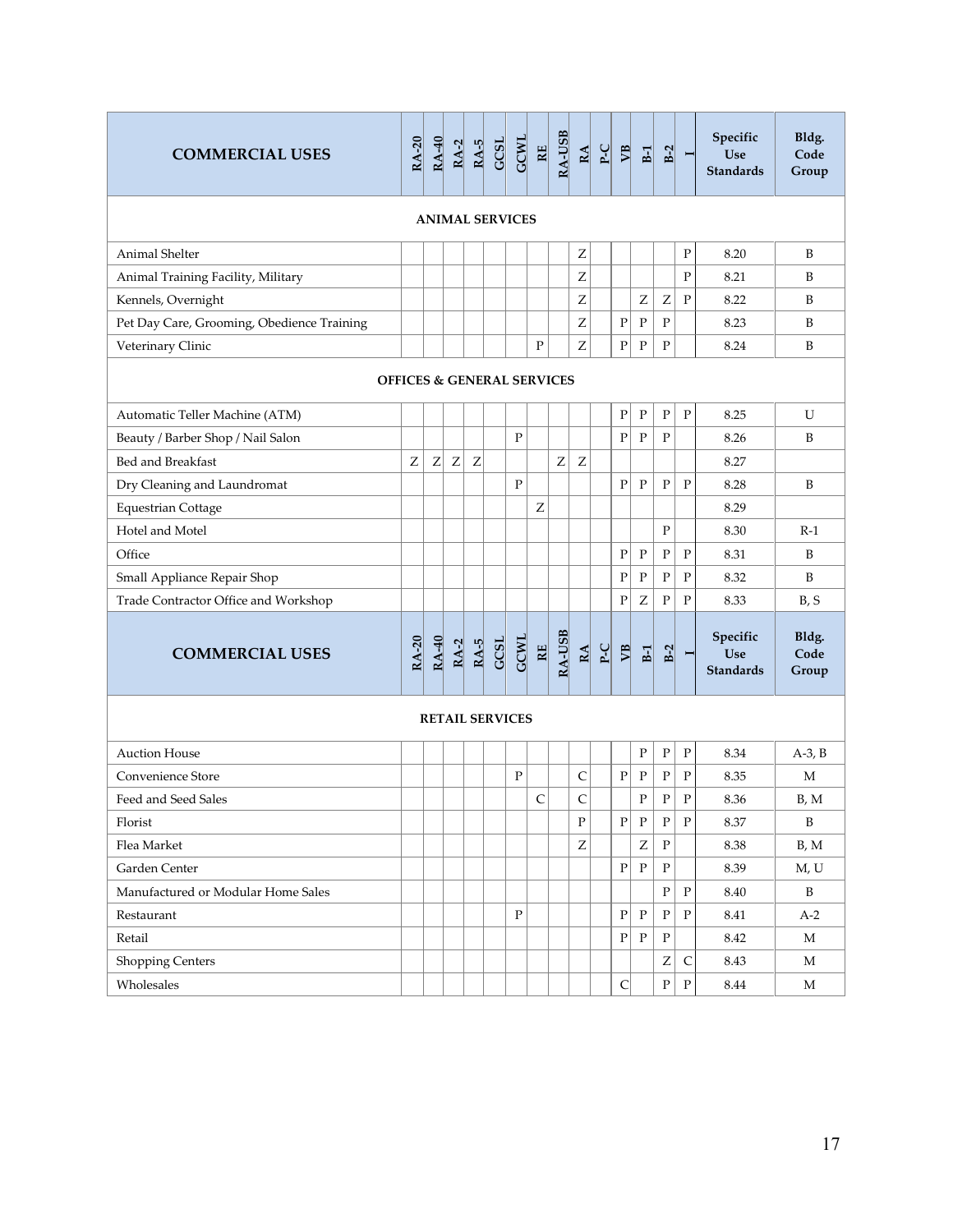| <b>COMMERCIAL USES</b><br>(CONTINUED)                                               | <b>RA-20</b> | <b>RA-40</b> | $RA-2$ | $RA-5$ | GCSL                    | <b>GCWL</b> | $\mathbb{E}$ | RA-USB | $\underline{\mathbf{A}}$ | $P-C$ | $\overline{M}$ | E1             | $B-2$        | $\blacksquare$ | Specific<br><b>Use</b><br><b>Standards</b> | Bldg.<br>Code<br>Group |
|-------------------------------------------------------------------------------------|--------------|--------------|--------|--------|-------------------------|-------------|--------------|--------|--------------------------|-------|----------------|----------------|--------------|----------------|--------------------------------------------|------------------------|
|                                                                                     |              |              |        |        | <b>VEHICLE SERVICES</b> |             |              |        |                          |       |                |                |              |                |                                            |                        |
| Boat & RV Storage                                                                   |              |              |        |        | $\mathbf{P}$            |             |              |        |                          |       | Z              |                | Z            |                | 8.45                                       | $S-1$                  |
| Car Wash or Auto Detailing                                                          |              |              |        |        |                         |             |              |        |                          |       | $\mathbf{P}$   | $\mathbf{P}$   | $\mathbf{P}$ | $\mathbf{P}$   | 8.46                                       | B                      |
| Commercial Truck Wash                                                               |              |              |        |        |                         |             |              |        |                          |       |                | $\overline{C}$ | $\mathbf{P}$ | $\mathbf{P}$   | 8.47                                       | $\overline{B}$         |
| Parking Lot as principal use of lot                                                 |              |              |        |        |                         |             |              |        |                          |       | $\mathbf{P}$   | ${\bf P}$      | $\mathbf{P}$ | $\mathbf{P}$   | 8.48                                       | $S-2$                  |
| <b>Taxi Service</b>                                                                 |              |              |        |        |                         |             |              |        |                          |       |                | Z              | $\mathbf{P}$ | $\mathbf{P}$   | 8.49                                       | $B, A-3$               |
| Vehicle, Auto Parts, Tires, Farm Equipment, Boat,<br>RV - Sales, Rental, or Service |              |              |        |        |                         |             |              |        |                          |       | $\mathbf{P}$   | $\mathbf{P}$   | $\mathbf{P}$ | $\mathbf{P}$   | 8.50                                       | $B, S-1$               |
| Vehicle Service Stations (Gas Stations)                                             |              |              |        |        |                         |             |              |        |                          |       | Ζ              | ${\bf P}$      | ${\bf P}$    | $\mathbf{P}$   | 8.51                                       | M                      |
| Vehicle Wrecker Service                                                             |              |              |        |        |                         |             |              |        |                          |       |                | Ζ              | Ζ            | $\mathbf{P}$   | 8.52                                       | $S-1$                  |
|                                                                                     |              |              |        |        | <b>ADULT USES</b>       |             |              |        |                          |       |                |                |              |                |                                            |                        |
| <b>Adult Gaming Establishments</b>                                                  |              |              |        |        |                         |             |              |        |                          |       |                |                |              | $\mathsf{C}$   | 8.53                                       | $\overline{B}$         |
| Bars / Tavern                                                                       |              |              |        |        |                         |             |              |        |                          |       | C              |                | $\mathbf{P}$ |                | 8.54                                       | $A-2$                  |
| Brewery / Winery                                                                    |              |              |        |        |                         |             |              |        | $\mathsf{C}$             |       | $\mathbf{P}$   |                | $\mathbf{P}$ | $\mathbf{P}$   | 8.55                                       | $A-2$ , F              |
| Dance Club, Night Club, Billiard                                                    |              |              |        |        |                         |             |              |        |                          |       | Z              |                | $\mathbf{P}$ |                | 8.56                                       | $A-2, A-3$             |
| Distillery                                                                          |              |              |        |        |                         |             |              |        |                          |       |                |                |              | $\mathbf{P}$   | 8.57                                       | $F-1$                  |
| Massage & Bodywork Therapy Practice                                                 |              |              |        |        |                         |             |              |        |                          |       | $\mathbf{P}$   | $\mathbf{P}$   | $\mathbf{P}$ | $\mathbf{P}$   | 8.58                                       | B                      |
| Pawn Shop                                                                           |              |              |        |        |                         |             |              |        |                          |       | Z              |                | $\mathbf{P}$ | $\mathbf{P}$   | 8.59                                       | $\overline{B}$         |
| Sexually Oriented Business                                                          |              |              |        |        |                         |             |              |        |                          |       |                |                |              | Z              | 8.60                                       | $A-2$ , M              |
| Tattoo Parlor, Body Piercing                                                        |              |              |        |        |                         |             |              |        |                          |       |                |                | $\mathbf{P}$ |                | 8.61                                       | B                      |

| EDUCATIONAL &<br><b>INSTITUTIONAL USES</b> | RA-20        | RA-40        | $RA-2$       | $RA-5$       | GCSL         | <b>GCWL</b>  | 即            | <b>RA-USB</b> | $\underline{\mathbf{RA}}$ | $P_{-}C$ | <b>SP</b>    | E1           | $B-2$        | $\blacksquare$ | Specific<br><b>Use</b><br><b>Standards</b> | Bldg.<br>Code<br>Group |
|--------------------------------------------|--------------|--------------|--------------|--------------|--------------|--------------|--------------|---------------|---------------------------|----------|--------------|--------------|--------------|----------------|--------------------------------------------|------------------------|
| Cemetery or Mausoleum, Commercial          |              |              | Ċ            | C            |              |              | C            |               | $\mathsf{C}$              |          |              | $\mathbf{P}$ |              |                | 8.62                                       | n/a                    |
| Cemetery, Family                           | $\mathbf{P}$ | $\mathbf{P}$ | $\mathbf{P}$ | $\mathbf{P}$ | $\mathbf{P}$ | $\mathbf{P}$ | $\mathbf{P}$ | P             | $\mathbf{P}$              |          |              |              |              |                | 8.63                                       | n/a                    |
| Child Care Facility                        | C            | C            | Ċ            | $\mathbf{P}$ |              | $\mathsf{C}$ | C            | C             | C                         |          | $\mathsf{C}$ | $\mathbf{P}$ | P            |                | 8.64                                       | E, I                   |
| Child Care Home Facility                   | C            | P            | $\mathbf{P}$ | $\mathbf{P}$ |              |              | C            | C             | P                         |          |              |              |              |                | 8.65                                       | E, R                   |
| Colleges, Business & Trade Schools         |              |              |              |              |              |              |              |               | C                         |          |              |              | P            | P              | 8.66                                       | B                      |
| Funeral Home, accessory crematorium        |              |              |              |              |              |              |              |               |                           |          | $\mathbf{P}$ | $\mathbf{P}$ | $\mathbf{P}$ | P              | 8.67                                       | $A-3$ , $B$            |
| Government Facility                        | $\mathbf{P}$ | $\mathbf{P}$ | $\mathbf{P}$ | $\mathbf{P}$ | $\mathbf{P}$ | $\mathbf{P}$ | P            | P             | P                         | P        | $\mathbf{P}$ | $\mathbf{P}$ | $\mathbf{P}$ | $\mathbf{P}$   | 8.68                                       | B                      |
| Hospital                                   | P            | $\mathbf{P}$ | $\mathbf{P}$ | $\mathbf{P}$ | $\mathsf{C}$ | $\mathsf{C}$ | P            | P             | P                         | P        |              | $\mathbf{P}$ | P            | P              | 8.69                                       |                        |
| Museums and Art Galleries                  |              |              |              |              |              |              |              |               | C                         |          | $\mathbf{P}$ | $\mathbf{P}$ | P            |                | 8.70                                       | $A-3$                  |
| Religious Institutions                     | P            | P            | $\mathbf{P}$ | P            | P            |              | P            | P             | P                         | P        | P            | P            | P            |                | 8.71                                       | $A-3$ , E              |
| Security Training Facility                 |              |              |              |              |              |              |              |               | $\mathsf{C}$              |          |              |              |              |                | 8.72                                       | B                      |
| Schools, Elementary, Middle, High          |              |              |              |              |              |              |              |               |                           |          |              | $\mathbf{P}$ | P            |                | 8.73                                       | E                      |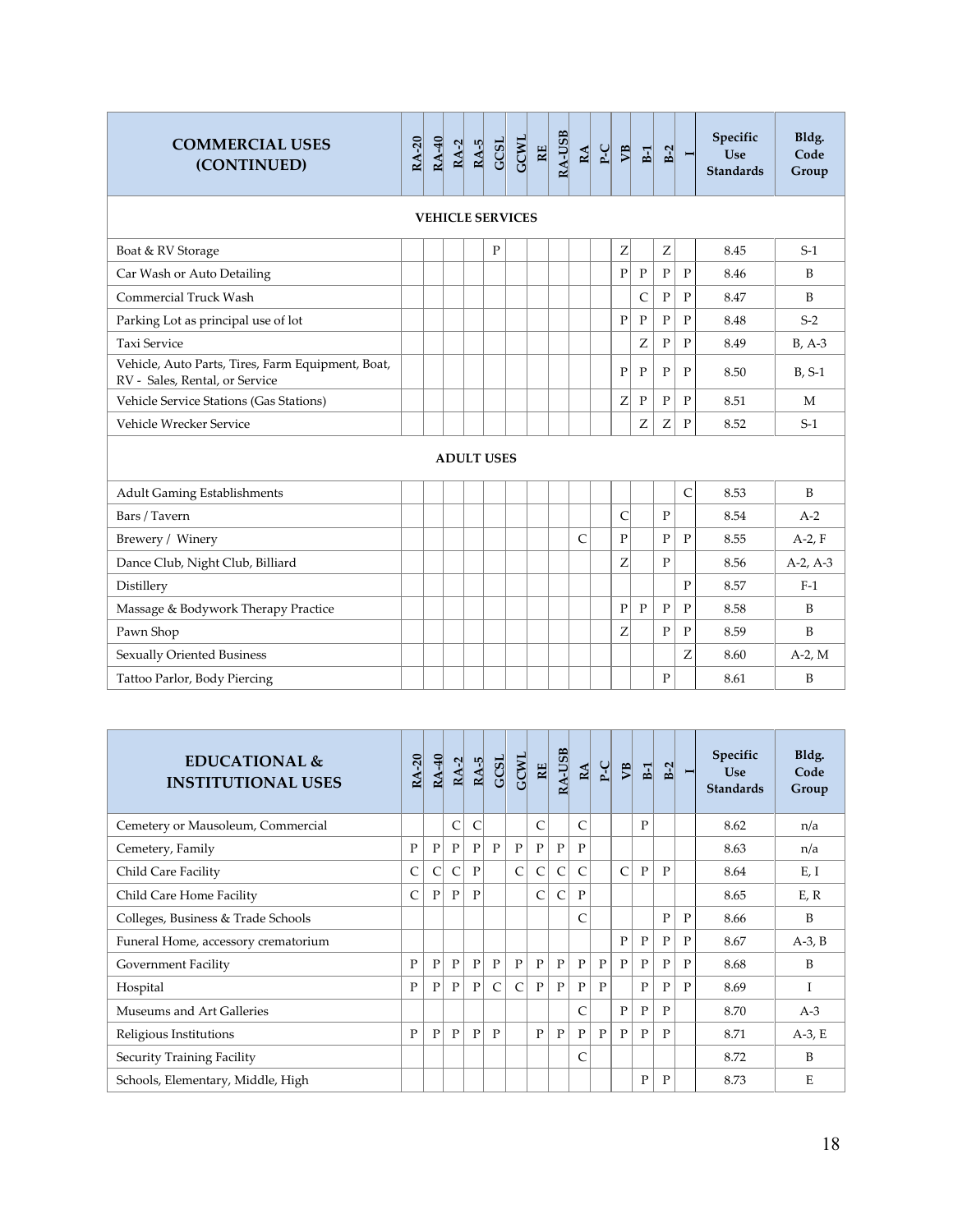| <b>RECREATIONAL USES</b>                   | <b>RA-20</b> | RA-40                     | $RA-2$       | $RA-5$       | <b>GCSL</b>  | <b>GCWL</b>  | <b>RE</b>    | <b>RA-USB</b> | $\underline{\mathbf{A}}$ | $P-C$        | $\mathbb{E}$ | $\mathbf{E}$ | $B-2$        | Ī            | Specific<br>Use<br><b>Standards</b> | Bldg.<br>Code<br>Group |
|--------------------------------------------|--------------|---------------------------|--------------|--------------|--------------|--------------|--------------|---------------|--------------------------|--------------|--------------|--------------|--------------|--------------|-------------------------------------|------------------------|
| Accessory, Swimming Pool                   | $\mathbf{P}$ | $\mathbf P$               | $\mathbf{P}$ | $\mathbf{P}$ | $\mathbf{P}$ | $\mathbf{P}$ | $\mathbf{P}$ | $\mathbf{P}$  | P                        | $\mathbf{P}$ | $\mathbf{P}$ | $\mathbf{P}$ | $\mathbf{P}$ | P            | 8.74                                | A, R                   |
| Airport, Public or Private                 |              |                           |              |              |              |              |              |               | C                        |              |              |              |              | Z            | 8.75                                | $A-3$ , $B$            |
| Airstrip, Small Private                    |              |                           |              |              |              |              |              |               | $\mathsf{C}$             |              |              | $\mathbf{P}$ |              |              | 8.76                                | B                      |
| Assembly Hall                              |              |                           |              |              |              | Z            |              |               | Ζ                        |              | Z            |              | Z            | $\mathbf{P}$ | 8.77                                | $A-4, A-5$             |
| Camp or Care Centers                       |              |                           |              |              |              |              |              |               | $\mathbf{P}$             |              |              |              |              |              | 8.78                                | $A-3$ , $R-1$          |
| Campground, Public and Private             |              |                           |              |              |              |              |              |               | P                        |              |              |              |              |              | 8.79                                | $A-3$ , $R-1$          |
| Camp, Recreation Day                       |              |                           |              |              |              |              |              |               | $\mathbf{P}$             |              |              |              |              |              | 8.80                                | $A-3$                  |
| Civic / Social Club, Lodge, & Organization |              |                           | $\mathbf{P}$ | $\mathbf{P}$ | $\mathsf{C}$ | $\mathsf{C}$ |              |               | $\mathsf{C}$             |              | $\mathbf{P}$ | $\mathbf{P}$ | $\mathbf{P}$ |              | 8.81                                | $A-2, A-3$             |
| <b>Golf Driving Range</b>                  |              |                           |              |              | C            | $\mathsf{C}$ |              |               |                          | $\mathbf{P}$ |              |              | $\mathbf{P}$ |              | 8.82                                | $A-3$                  |
| Golf Course, including Par 3               |              |                           |              |              | $\mathsf{C}$ | $\mathsf{C}$ |              |               |                          | $\mathbf{P}$ |              |              | $\mathbf{P}$ |              | 8.83                                | $\mathbf{U}$           |
| Marina (fuel supplies)                     |              |                           |              |              | $\mathbf{P}$ | $\mathbf{P}$ |              |               |                          |              |              |              |              |              | 8.84                                | M                      |
| Neighborhood Park                          | $\mathbf{P}$ | $\mathbf P$               | $\mathbf{P}$ | $\mathbf{P}$ | $\mathbf{P}$ | $\mathbf{P}$ | P            | $\mathbf{P}$  | $\mathbf{P}$             | $\mathbf{P}$ | $\mathbf{P}$ | $\mathbf{P}$ | $\mathbf{P}$ |              | 8.85                                | U                      |
| Recreation, Indoor                         |              |                           |              |              |              |              |              |               |                          |              | $\mathsf{C}$ | C            | $\mathbf{P}$ |              | 8.86                                | $A-5$                  |
| Recreation, Low Impact Outdoor             |              | ${\bf P}$<br>$\mathbf{P}$ | $\mathbf{P}$ | $\mathbf{P}$ | $\mathbf{P}$ | $\mathbf{P}$ | $\mathbf{P}$ | $\mathbf{P}$  | $\mathbf{P}$             |              | $\mathsf{C}$ | $\mathbf{P}$ | P            |              | 8.87                                | $A-5$                  |
| Recreation, High Impact Outdoor            |              |                           |              |              |              |              |              |               | Z                        |              | Z            |              | $\mathbf{P}$ |              | 8.88                                |                        |
| Shooting Range, Indoor                     |              |                           |              |              |              |              |              |               | Z                        |              |              |              | $\mathbf{P}$ |              | 8.89                                | $A-5$                  |
| Shooting Range, Outdoor                    |              |                           |              |              |              |              |              |               | Z                        |              |              |              | $\mathbf{P}$ |              | 8.90                                | $A-5$                  |
| Zoo, Petting Zoo                           |              |                           |              |              |              |              |              |               | Ζ                        |              |              |              | $\mathbf{P}$ |              | 8.91                                | A-5, U                 |

| <b>INDUSTRIAL USES</b>                    | <b>RA-20</b> | <b>RA-40</b> | $RA-2$       | $RA-5$       | GCSL                        | <b>GCWL</b>  | 떼            | RA-USB | $R\underline{A}$ | $P-C$ | V <sub>B</sub> | $E_1$        | $B-2$        | Ī | Specific<br><b>Use</b><br><b>Standards</b> | Bldg.<br>Code<br>Group |
|-------------------------------------------|--------------|--------------|--------------|--------------|-----------------------------|--------------|--------------|--------|------------------|-------|----------------|--------------|--------------|---|--------------------------------------------|------------------------|
|                                           |              |              |              |              | <b>PRODUCTION</b>           |              |              |        |                  |       |                |              |              |   |                                            |                        |
| Manufacturing & Sales, Pottery            |              |              |              |              |                             |              |              |        | P                |       | P              | P            | P            | P | 8.92                                       | F                      |
| Manufacturing, Light (no odors, no smoke) |              |              |              |              |                             |              |              |        |                  |       |                |              |              | P | 8.93                                       | F                      |
| Manufacturing, General                    |              |              |              |              |                             |              |              |        |                  |       |                |              |              | Z | 8.94                                       | $F-1, F-2$             |
|                                           |              |              |              |              | <b>UTILITIES / SERVICES</b> |              |              |        |                  |       |                |              |              |   |                                            |                        |
| Amateur Radio and Receive-only Antennas   | P            | $\mathbf{P}$ | $\mathbf{P}$ | $\mathbf{P}$ | $\mathbf{P}$                | P            | P            | P      | P                | P     | $\mathbf{P}$   | $\mathbf{P}$ | $\mathbf{P}$ | P | 8.95                                       | $\mathbf{U}$           |
| Contractors Storage Yard and Office       |              |              |              |              |                             |              |              |        | Ζ                |       |                |              | $\mathbf{P}$ | P | 8.96                                       | $S-1$ , U              |
| Crematorium Facility                      |              |              |              |              |                             |              |              |        |                  |       |                |              | Z            | P | 8.97                                       | B                      |
| Public & Private Utility Facilities       | $\mathbf{P}$ | $\mathbf{P}$ | $\mathbf{P}$ | $\mathbf{P}$ | $\mathbf{P}$                | $\mathbf{P}$ | $\mathbf{P}$ | P      | P                | P     | $\mathbf{P}$   | $\mathbf{P}$ | $\mathbf{P}$ | P | 8.98                                       | $\mathbf{U}$           |
| Solar Collector Facility                  |              |              |              |              |                             |              |              |        |                  |       |                |              |              | C | 8.99                                       | U                      |
| Solar Collectors, On-Site Use             | $\mathbf{P}$ | $\mathbf{P}$ | $\mathbf{P}$ | $\mathbf{P}$ | $\mathbf{P}$                | $\mathbf{P}$ | P            | P      | P                | P     | $\mathbf{P}$   | $\mathbf{P}$ | $\mathbf{P}$ | P | 8.100                                      | U                      |
| <b>Wireless Communication Facility</b>    |              |              |              |              |                             |              |              |        | Ζ                |       |                |              | Ζ            | Ζ | 8.101                                      | U                      |
| Collocation on Existing WCF               | P            | P            | $\mathbf{P}$ | P            |                             |              | $\mathbf{P}$ | P      | P                | P     | P              | P            | P            | P | 8.102                                      | U                      |